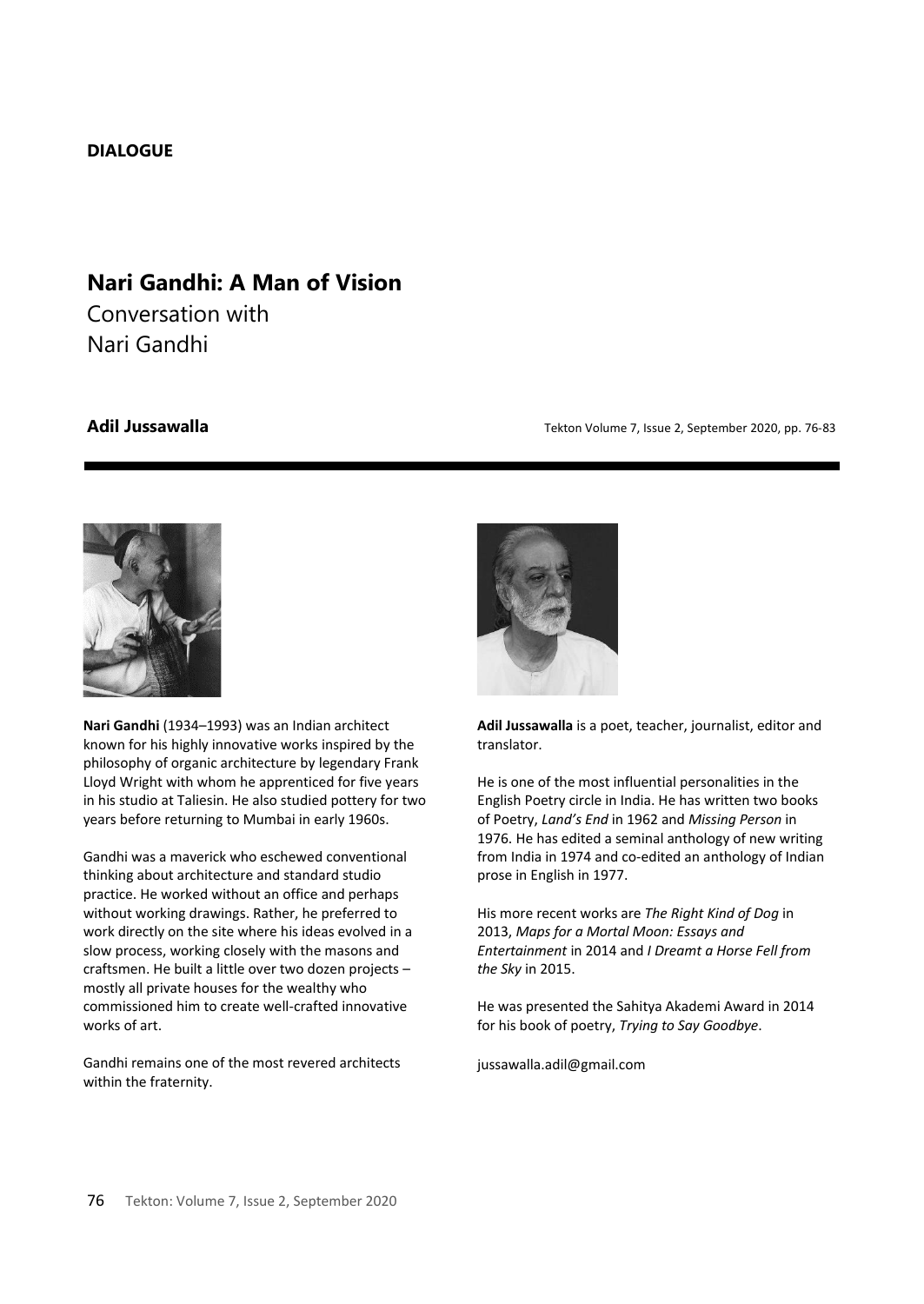### **Editorial Note:**

Here we feature a conversation between Adil Jussawalla and Nari Gandhi that was conducted in 1975. At this point of time, Gandhi had built five houses – Gobhai Mountain Lodge at Lonavala, Asha Parekh House at Vile Parle, Valia House at Juhu, Sheth Beach House at Manori and Daya Residence at Versova. He had also done interiors for the Sheths for their penthouse in a Malabar Hill high-rise.

This conversation in his early career gives us a glimpse into Nari Gandhi the man, his ideas about individual self and society, and his vision on good architecture. Over the years Gandhi became well-known for his unusual houses and quirky ways and assumed a mythical following among young architects. He has been hailed as Howard Roark from the novel *The Fountainhead*. This comparison is telling in the light of some of the views expressed by Gandhi. We can feel Jussawalla's unease then over those views and add our own dismay now. Over these decades, we know better than to admire Roarkian philosophy of egoistical individualism, particularly in an architect. And yet, Gandhi's genius is undeniable as his fine-tuned sense of beauty and an intimate understanding of land and materials which can only come from a sensitive soul. There is a need to throw a critical light on his oeuvre outside an overtly reverential gaze and put it in its context.

### **Author's Note:**

A journal called Interiors was supposed to be published in 1975. Its editor C.H. Buch asked me to interview Nari Gandhi which I did. About a year later he sent me a letter which said, sadly, that Interiors never got off the ground; the publishers had killed it. He returned the interview to me. As can be seen in this interview, I was uncomfortable with what I heard Nari say about Town Planning and Socialism during the interview and my views haven't changed. His master Frank Lloyd Wright, whose work I continue to find inspirational, seems to have triggered such an extreme sense of individualism in Nari that it can't avoid being socially destructive when acted upon.

I greatly admire Nari for following the Gandhian principle of selfexamination, of not expecting others to do the work you should be doing yourself, of teaching by example. But in the area of urban planning, I prefer the path taken by Laurie Baker and by those architects who think and work along similar lines.

What follows is a transcript of this unpublished interview which I would very much like to share with the community of architects.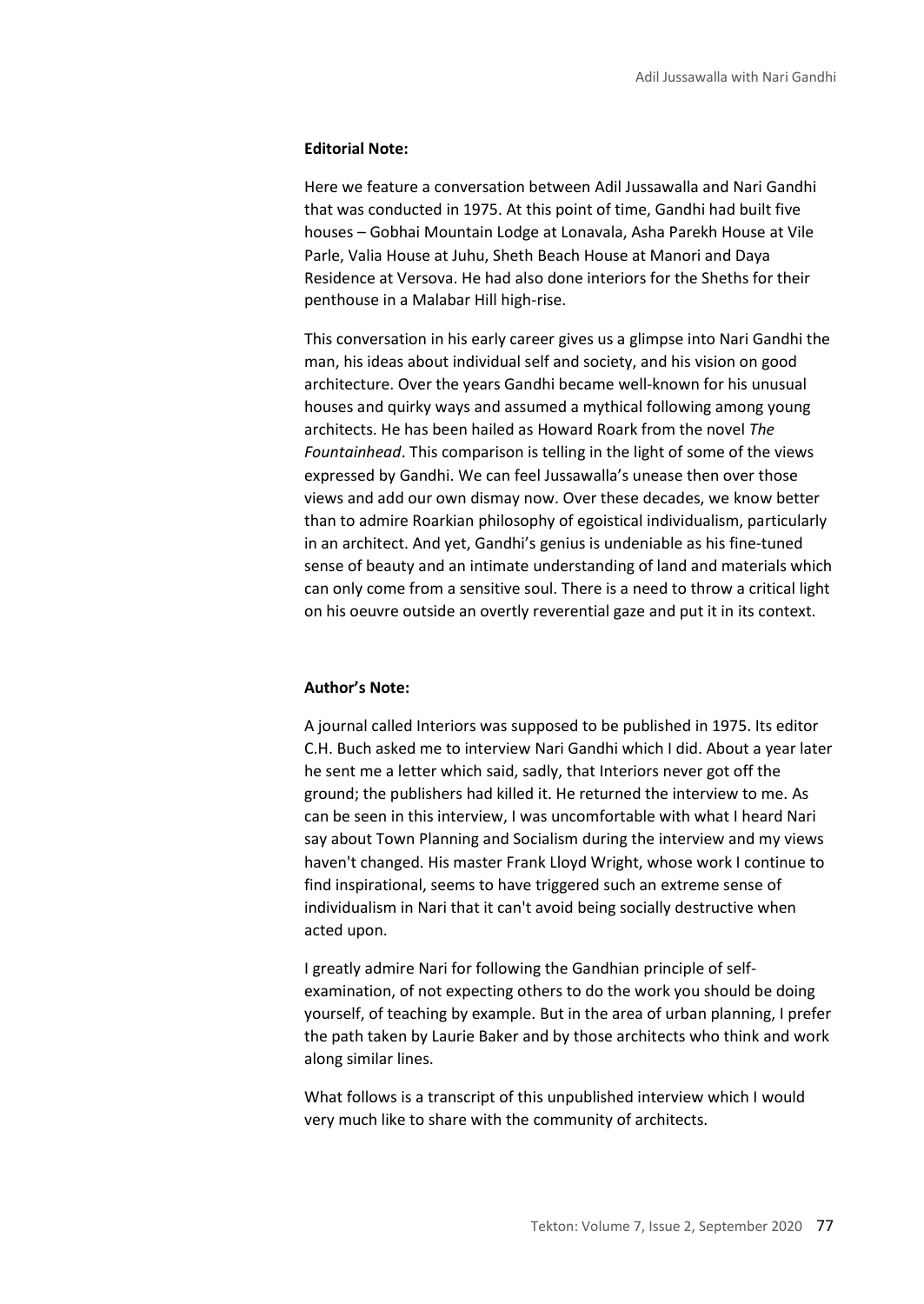

*Gobhai Mountain Lodge (1965) Image Source: archnet.org*

Nari Gandhi doesn't relish publicity. Nor is he willing as an architect and a designer, to reach the kind of compromises with his clients that lead to anything other than what he believes is right. This might explain why an awareness of his work has been slow to grow in professional circles, and why clients have been slow to come.

There can be no lukewarm reaction to his work. It either captivates or repels. The five buildings and four interiors he has worked on so far contain such pieces as a three-dimensional mural of cotton-reels on a stunningly simple fabric, magnificent doors made of wood and glass, and a controversial stairway seemingly designed to give its regular users a permanent limp.

'Up the Down staircase' is how he himself described his seven years in Bombay after his return from the U.S. He studied under Frank Lloyd Wright between 1956 and 1961 and then studied Craft – pottery, weaving etc. – at Kent, Ohio, where he also became a part-time vegetable farmer. For the first five years after his return from the States, Nari Gandhi hardly had clients.

This hasn't made him bitter. Though thoroughly non-conformist in his views, he states them with the mellowness and throwaway authority of a much more successful person. He is totally without pretension, and smiles a lot. With his long hair, his stoop, his noiseless walk, his habit of dressing in white and his reluctance to push himself forward in company, I thought that outside professional circles, Nari Gandhi would be everyone's favourite uncle.

We were on the eighteenth floor of a relatively new block of flats in Cuffe Parade, Bombay, in fact, the flat I lived in. From over the decaying bungalows on the seafront, the chawls, the tarred terraces, we could look across the waters to where New Bombay had been promised. Nari Gandhi wasn't pleased at the prospect.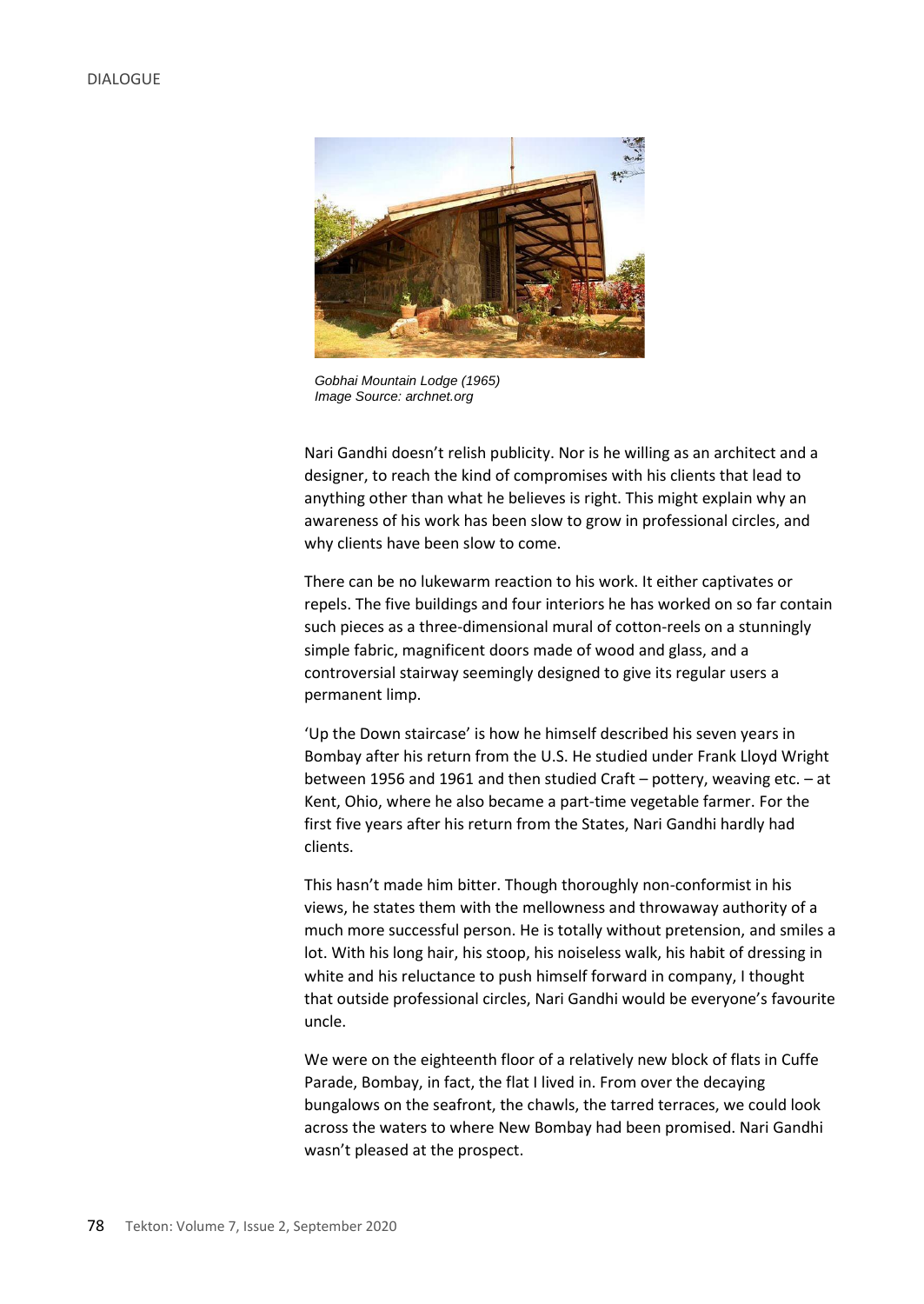

*S.H. Daya House (Moon Dust) at Versova, Mumbai (1969) Source: archnet.org | Akhil Kapadia*

'I don't believe in planning a city. A way of life should lead rather than follow. Our basic values must change, otherwise we are going to repeat the same mess everywhere. What are you going to do with New Bombay in the first place? Proper planning would at least have left us with more open space.'

He looked down at the city. 'As long as you have tenement living, you can't have open space. The individual should be allowed to have a large lawn to himself.'

I was more surprised, no longer mildly. 'But how can you solve Bombay's housing problems without some kind of tenement living?'

'Housing is not such an important problem,' he said. I held my breath. As he didn't elaborate, I asked him if he was against tenement living on principle, or if he didn't think imaginatively designed tenement buildings were possible.

'practically everything's possible,' he said. 'I need not subscribe to tenement living but if it has to come, we should be prepared to change some of our ideas first. People talk of slums but there are some they don't even see. Poverty of thought is a slum. The whole of *Sachivalaya* is a slum. Look at the people who work there. They don't have vision.'

I thought we had got to the essential Nari Gandhi very quickly. Both having a vision and a respect for the individual were, to him, qualities vital to our very existence. He had both. The vision enabled him, among other things, to carve circular spaces out of the tedious rectangles of most flats, to echo the sweep of a balcony in the furniture inside, to fill up the spaces of an interior with the heavy stubborn creations of what, at times, seems to be an imagination wilfully at odds with the function – alien of our times. His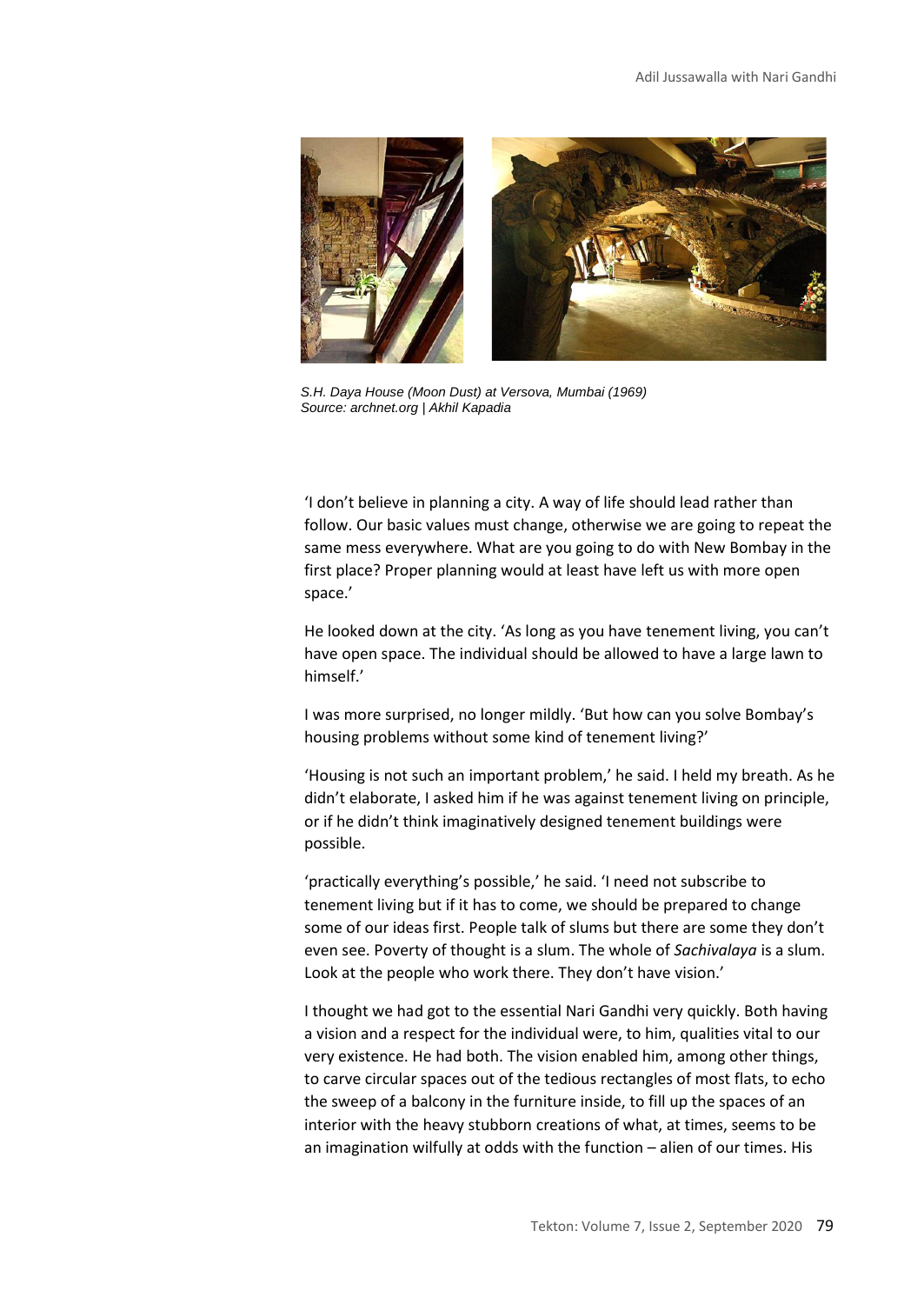respect for individual, on the other hand, was responsible for his hatred of all kinds of authority and something he dislikes greatly – socialism.

I asked him what he had against socialism.

'I hate the idea that individuals should be given anything. I would much prefer them to fight for it. I am for a robust kind of individually, not this levelling down for the so called good for all.'

I asked him to elaborate a bit more on this 'robust individuality'.

'Well, Mahatma Gandhi had it – and Thoreau. When I was with Frank Lloyd Wright at Taliesin, what impressed me greatly was his fight for the survival of the individual, the fight so that the individual could live with grace. He had a philosophy – which is something not many architects have. If you have philosophy, technology will catch up with you. Here we are doing it the wrong way round.'

He looked out over the old city. A few people were walking desultorily down the seafront. A boy began chasing a dog, then stopped abruptly to join a group of people smoking round a stall.

'This is drudgery, living in a kind of quiet desperation. Why do so many people come here? When Frank Lloyd Wright said as early as in the 1920s that our cities would destroy us, he was told to shut up as a stupid farm boy. Who is right now?'

He suddenly stopped speaking to stare in amazement at a form far to the right of us.

'What on earth's that?' he asked.

It looked like a ship that had accidentally backed into the coast and stayed there. In fact, it was a building. I said it belonged to the Navy.

'Then the Navy should turn its own ships on it and blow it up,' he said. He continued to stare at it in amazement. 'Do you see any reason for putting up something like that?'

I said I didn't and that he must be aware Bombay was full of such follies. Then, judging from the groups of high-rise buildings already put up, we tried to imagine the future development of the area we were in. The prospect was forbidding. I said a hundred- and twenty-foot-wide road had been planned to pass in front of the building we were in.

'By the time you get your hundred- and twenty-foot-wide road,' Nari Gandhi said, 'you won't have any cars. You'll have Socialism.'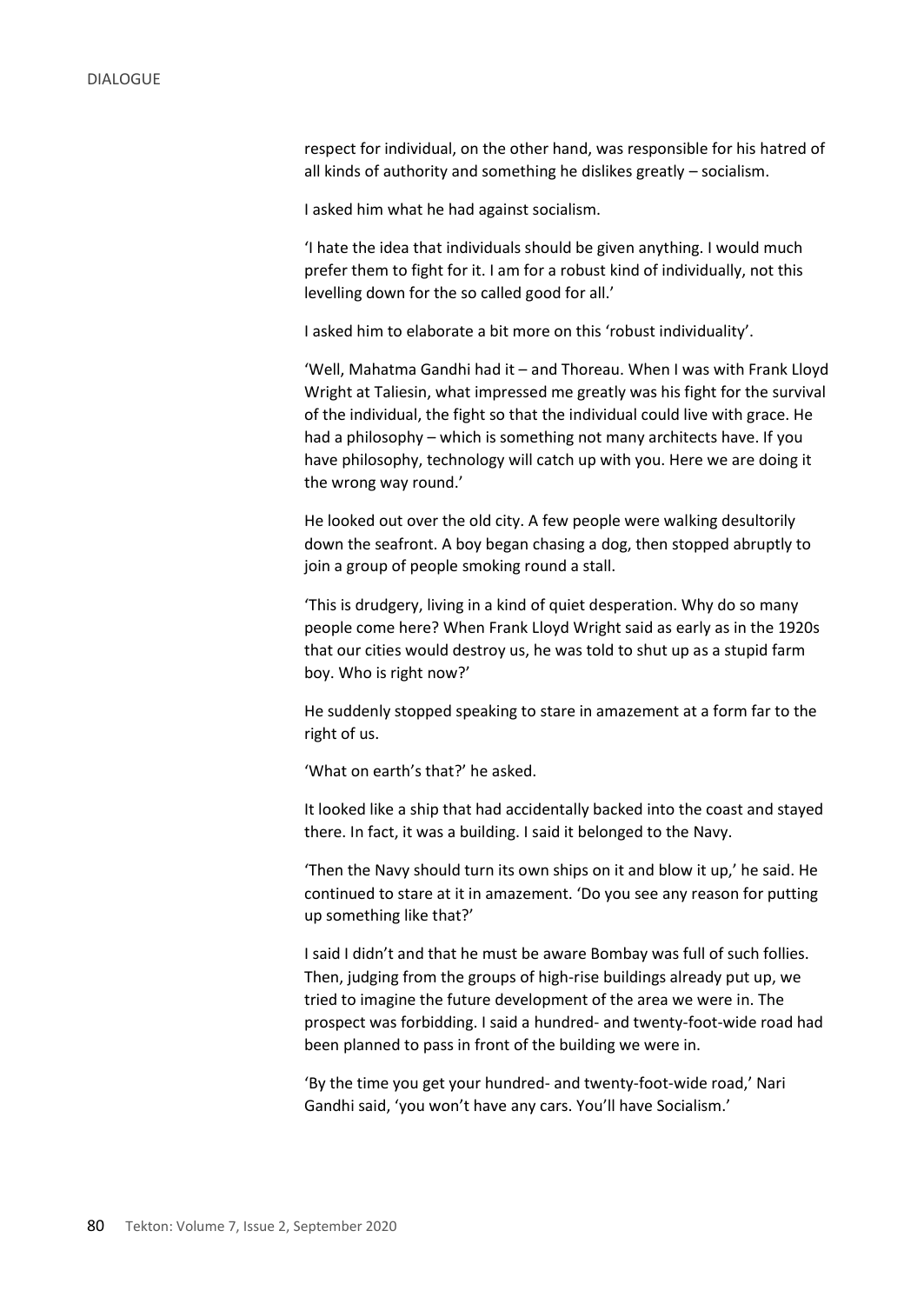

*S.H. Daya House (Moon Dust) at Versova, Mumbai (1969) Source: archnet.org | Akhil Kapadia*

I wasn't very satisfied with the way he had dealt with what after all was a fundamental right in any society – the right to shelter. I asked him if he had any ideas for providing alternative accommodation to slum dwellers.

'Do you know,' he said, pointing out a man who was selling fruit on a street corner, 'that *fruitwallah* earns eighty rupees a day? He probably lives in a slum. Slum dwellers often don't want to get out from where they are. I know of a building site in Vile Parle. A fellow asked permission to put a small canteen for the workers and the builder let him. A few months later he demanded twenty two thousand rupees to move out. And the builder had to pay! I don't blame the slumdwellers for this state of affairs but there are a lot of people instigating them.'

We began talking about his work. He often spoke in Gujarati. I told him I hadn't seen him work with any traditional Indian forms. Was there nothing in them that interested him as a basis for his designs?

'We have a wonderful tradition,' he replied. 'I don't think anyone can question that. But I am more interested in using local material – certain kinds of wood and stone, rather than repeating the shapes of yesteryears.' He thought a bit. 'I don't give much importance to this or that form. Light and air forms an interior. The air itself should come to life. Of course, certain basic assumptions about form need to be questioned. Does a chair have to have legs? Can't there be a saucer with a hole in the middle to hold the cup? People don't question the basicality of things enough. They just copy. When asked to design a shirt, they copy something from vogue. Do you know Mrs. M, chairman of a big shipping company, wants arches on her ship? Like the ones on Air India's Jumbos? But can anything be more absurd than having painted arches on ships and aeroplanes? If Mr. Tata had any sense of formal dynamism, he would scrap them all. And what's the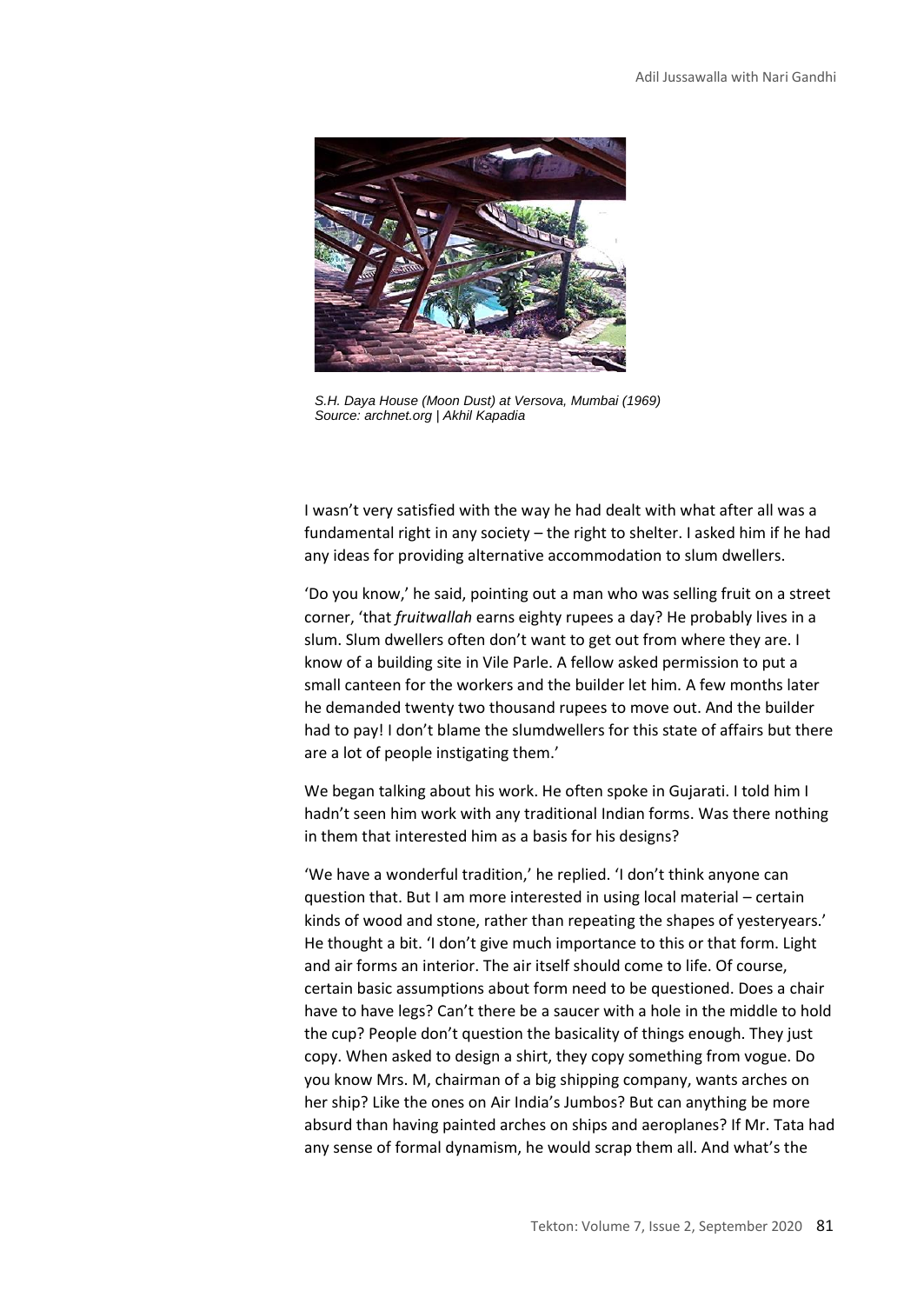point of saying they're something Indian? If they are something Indian then India doesn't amount to much. And take a look at the interior of the Jumbos, horrible. I mean, they call the plane Emperor Ashoka and have a Krishna Leela inside. Where's the connection? The inside and the outside of any form or structure should be one overall whole, a one-purpose organism.'

I asked him how he managed to get his designs made by carpenters who were notorious for not working to specification. 'I sit and do it myself,' was his answer. 'The first house I built in Lonavala – I literally lived there and built the damn thing stone by stone, otherwise it would never have been built. Mind you, some carpenters are much more intelligent than architects. But I agree, getting work done to specification is still a problem.'

He peered over the balcony, his huge jaw resting on the railing. He had spotted a tree he liked.

'It takes sixty years for a tree to grow like that. It takes sixty minutes for someone to knock it down. I like trees, but there is nothing worse than seeing a mutilated tree. There it is, growing beautifully, when someone cuts a branch off for a goat, someone for the BEST, someone for his wife. In the meantime, the poor tree…' He became very serious. 'We have only one life and we throw it away so thoughtlessly.'

The city lights were coming on as we continued looking out over the balcony. I pointed out some of the landmarks in the area. I said the building a little way from the displaced 'ship' was a fire-temple.

He was delighted. 'Then I can go and finish my prayers there,' he said, smiling.

'Do you go to the fire-temple every day?'

'Yes,' he said beaming broadly.

'You don't have any regrets coming back to India?'

'No regrets at all.'

'What's the most rewarding work you have done after coming back?'

'Teaching. I taught at Baroda University and at the JJ school of architecture. But I left JJ as I didn't want to pass someone whose father was important. But I am very pleased I may soon be teaching at Baroda.' At that moment Nari Gandhi seemed very content.

But he is leaving Bombay. He plans to build a house for himself at Lonavala, where owing to its situation on the edge of a sheer cliff, he will be virtually inaccessible. The house will also be his workshop. He will farm there as he